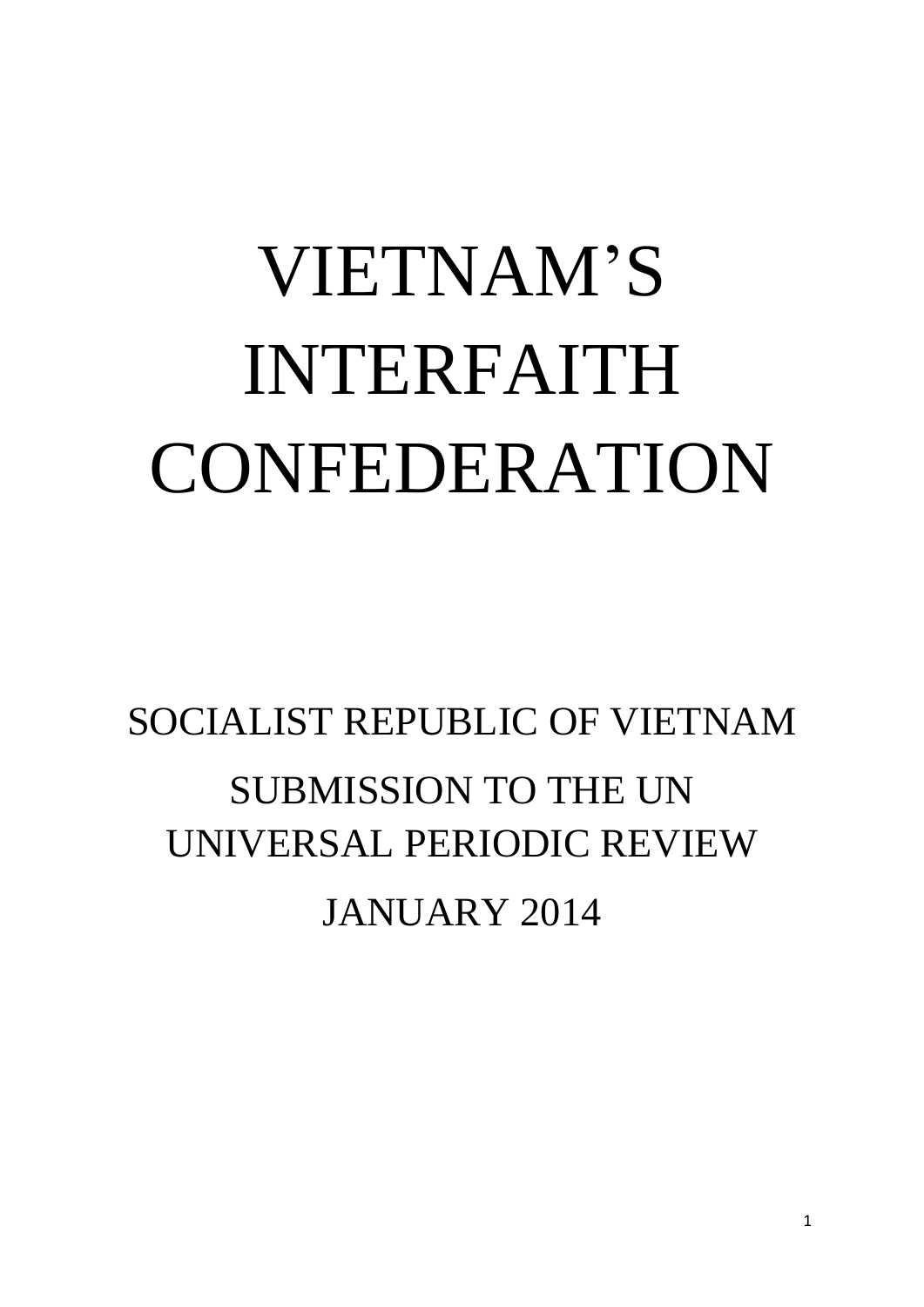# **Executive summary**

In this submission, Vietnam's Interfaith Confederation ('VIC') focuses on the repression of religious freedom in Vietnam.

Vietnam's constitution allows for religious freedom; however in reality the government uses ordinances and decrees to actively suppress it.

In November 2012, Prime Minister Nguyen Tan Dung put in place a new Decree on Religion 92/2012 ND-CP ('ND 92') replacing an earlier decree issued in 2005. ND 92 came into force on 1 January 2013. It subjects religious organisations to even more stringent rules in order to be 'registered', meaning 'allowed' to operate by the state, and gives the state the right to interfere heavily on their internal matters.

These stringent rules especially target religious groups which the authorities believe oppose the state, such as Protestants, Catholics, Unified Buddhist Church of Vietnam, Hoa Hao Central Buddhist Church, Cao Dai Church, Khmer-Krom Buddhists, Degar Christians, and Falun Gong practitioners.

Since the previous UPR, widespread persecution including harassment, summary arrests and lengthy detention of many members of independent churches continues unabated. Most were arrested and convicted under vague national security provisions such as articles 87 (undermining national unity), 88 (conducting propaganda against the state), and 258 (abuse democratic rights against national interest).

This submission is based on testaments specifically tailored for the UPR January 2014 by:

- Catholic priest Rev. Father Phan Van Loi, a member of Bloc 8406 and a former Prisoner of Conscience ('POC'). He is currently under house arrest and still facing restrictions.
- Ven. Le Quang Liem, Head of Hoa Hao Buddhist Church and a former POC. He is currently under house arrest and still facing restrictions.
- The Most Ven. Thich Khong Tanh of Unified Buddhist Church of Vietnam, a former POC. He is currently under house arrest and still facing restrictions.
- A statement by Cao Dai Church's representative
- VIC's joint statement

It contains first-hand knowledge, specific and credible information by these distinguished religious leaders and high-ranking office holders of the religions concerned, as stipulated in sections A, B, C, D of the *Practical Guidelines for UPR Submissions.*

The submission addresses the following:

- 1- ND 92 is Vietnam's tool of religious control
- 2 Repression faced by the Hoa Hao Buddhist Church
- 3 Repression faced by the Roman Catholic Church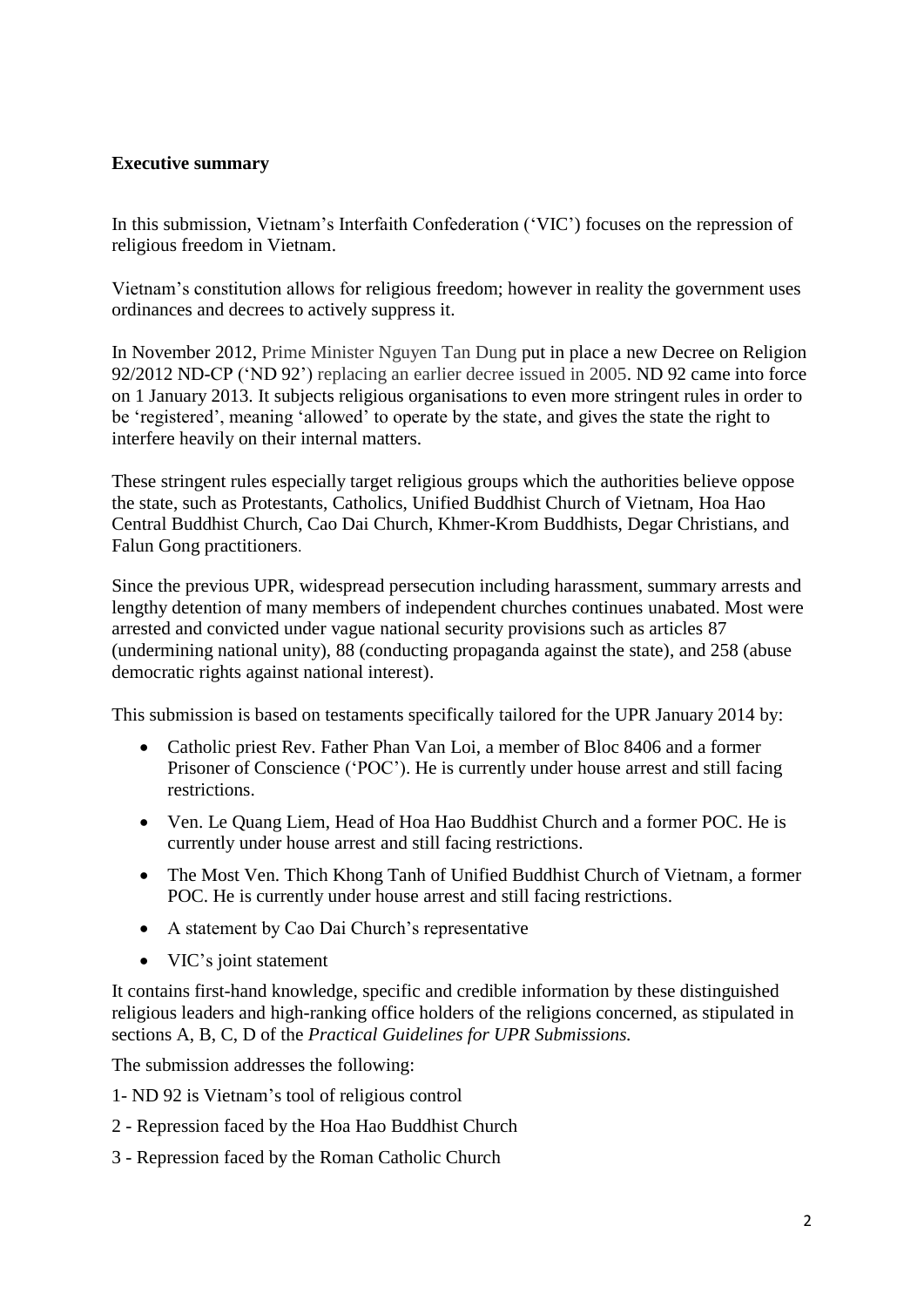- 4 Repression faced by Cao Dai Church
- 5 Repression faced by Unified Buddhist Church of Vietnam
- 6 Repression faced by Protestant Church

7 - Repression faced by Degar Christians, Falun Gong practitioners and Khmer Krom Buddhists

- 8 Latest incidents
- 9 Recommendations for action by Vietnam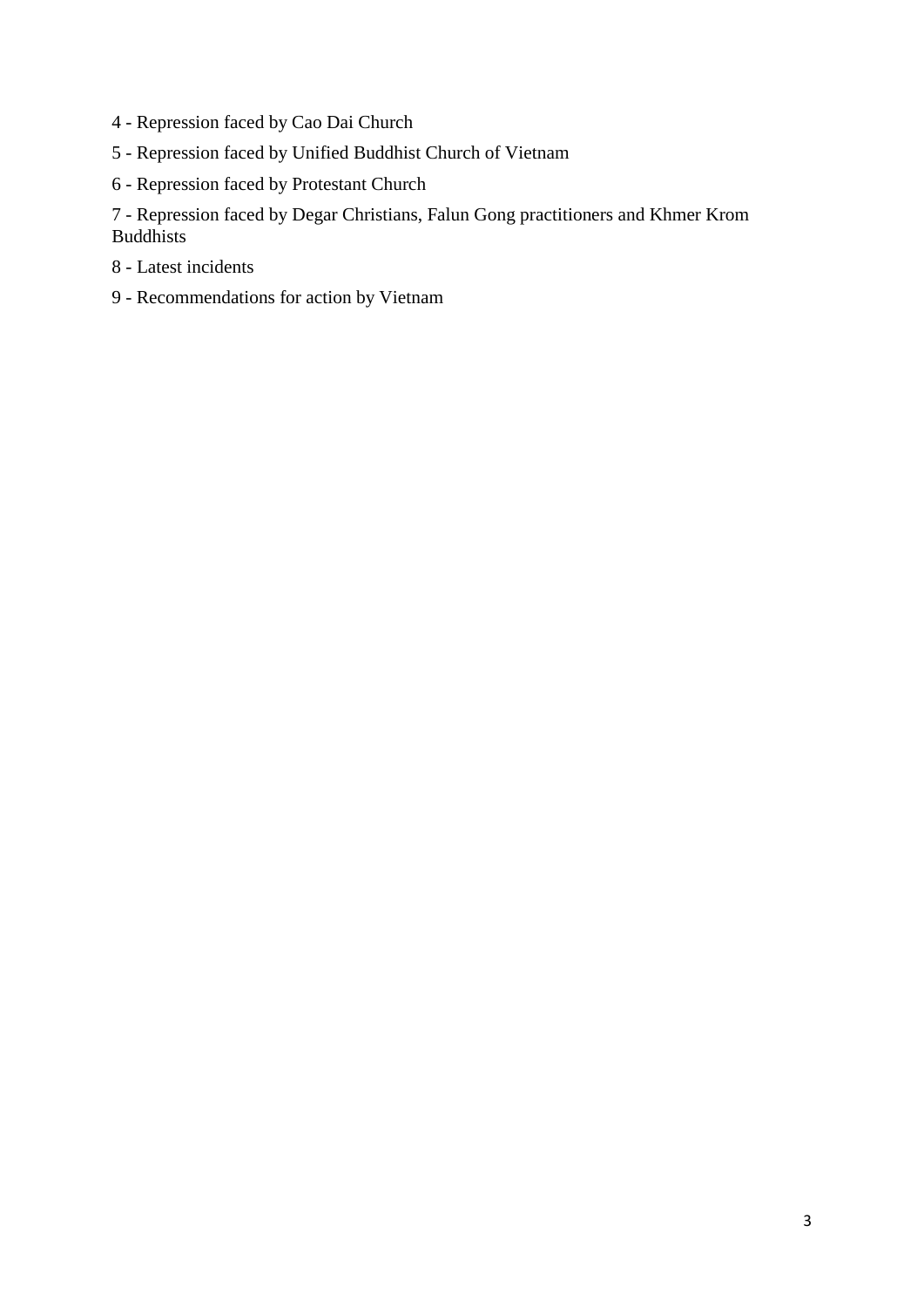**1. ND 92 is Vietnam's tool of religious control**: ND 92 contains 5 chapters and 46 clauses. Clauses 5 to 41 contain strict rules about all aspects of religious activities that need to be 'registered', meaning require permission by authorities, before they are allowed to be carried out. They include: the establishment of a religious organisation, its organisation structure, activities of churches, monasteries, candidates for traineeship in priesthood or monkhood, ordination, posting and transfer of office holders, establishment of religious schools, organisation of religious festivals, fund raising and donation, construction of religious venues, publication of religious materials, importing and exporting religious publications, carrying out charitable work, liaising with overseas religious organisations, travelling overseas to further religious training, and so on.

Permission for any of these activities is at the mercy of various levels of authorities, depending on several factors including the authorities' assessment of the 'political attitude' of individuals or organisation concerned.

# **2.Repression faced by Hoa Hao Central Buddhist Church**

2.1. Persecution of Hoa Hao leaders and followers: From 1975 to 1999, Head of the Church Ven. Le Quang Liem was imprisoned for a total of 5 years, and officially placed under house arrest for another 5 years. Since 1999 until now, he is under constant surveillance. Seven church officers were arrested in August 2005 and imprisoned, their jail terms ranging from 4 to 11 years. A monk self-immolated in protest at the injustice. From 2006 until now, 10 followers were arrested and imprisoned, their jail terms ranging from 2 years and 6 months to 9 years. A key church officer was sentenced to 20 years jail in 1995, he is still in jail. Another key officer was recently released after nearly 20 years in jail. The names of these individuals are available but withheld for the purpose of this report.

For the record, in the 40's, the Communists, under the umbrella of the Viet Minh nationalistic movement, assassinated Master Huynh Phu So, founder of the Hoa Hao Central Buddhist Church. They also massacred tens of thousands of Hoa Hao followers. Mass graves are located in several villages in South Vietnam provinces including Phu Thuan where the remains of 467 bodies were found (Chau Doc province), Tan Phuoc and Long Thanh (Dong Thap province), Thanh Quoi and Loi Tu (Can Tho province).

According to US Commission on International Religious Freedom ('USCIRF') 2013 report, there are at least 12 church leaders still in prison.

2.2.Confiscation of Church property: Since 1975, the entire property of the Church was confiscated including 30 monasteries and temples, an important temple at 114 Bui Thi Xuan, 800 preaching venues, over 500 clubs and 3000 offices. Hoa Hao cemetery was razed to the ground.

2.3.Government control of Church activities: From 1975 to 1999, tens of thousands of Hoa Hao officer holders and preachers were either imprisoned, under house arrest or banned from participating in church activities. From 2000 until now, the government placed the Church under a governing body, headed by Nguyen Van Ton, a veteran member of the Vietnamese Communist Party ('VCP'), and consisted almost totally of members of VCP. Those opposed to this move, including Ven. Liem, have been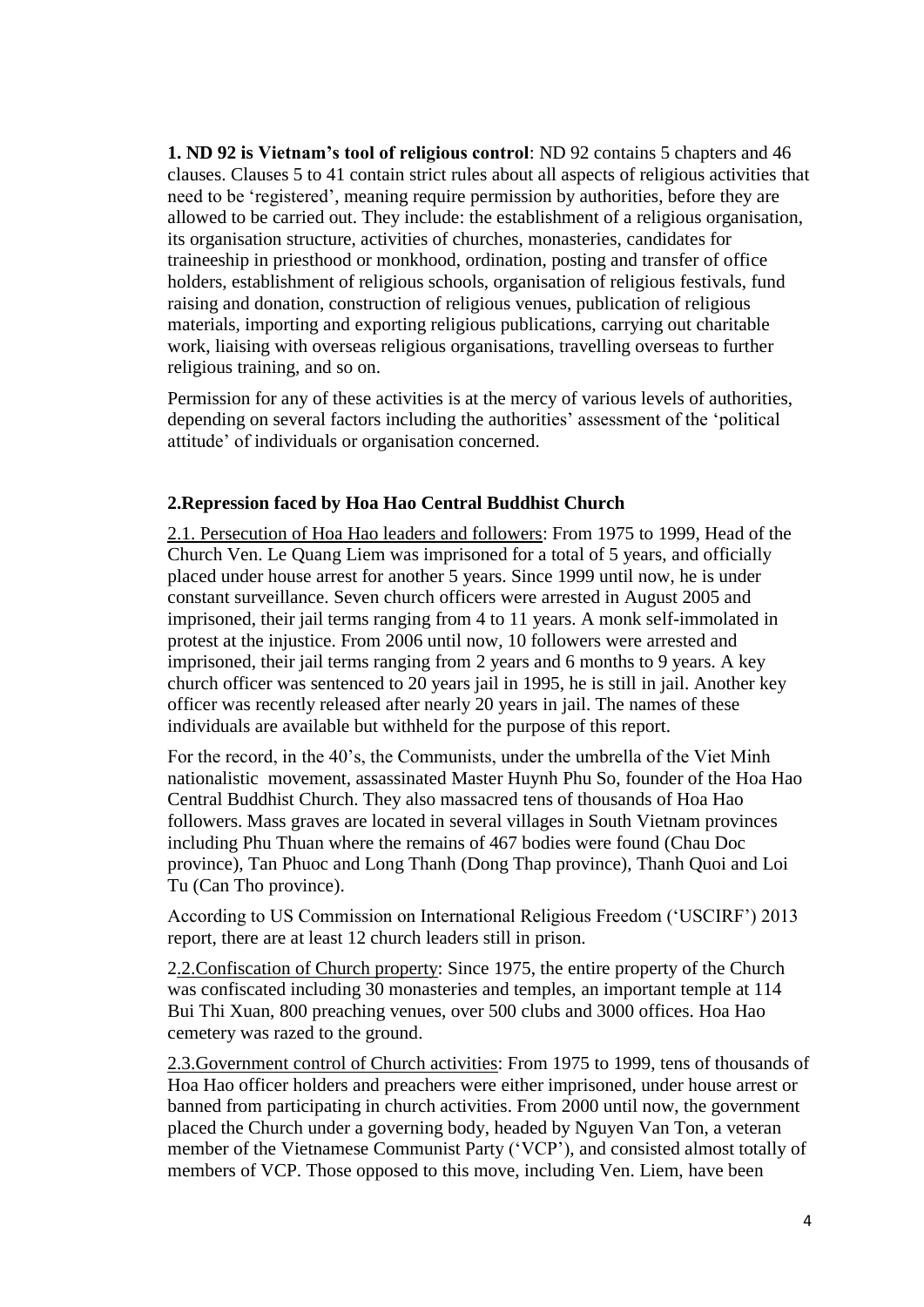subject to intimidation and persecution ever since. Major Hoa Hao festivals to celebrate the birthday of Master Huynh Phu So, the founder of the Church, and to commemorate his passing are banned.

# **3.Repression faced by the Roman Catholic Church**:

3.1.Persecution of Catholic leaders and followers: Father Nguyen Van Ly, a prominent advocate for religious freedom, has been either in prison or under house arrest in the past 37 years. Incidents where police harassed and attacked Catholic practitioners are numerous. In 2009, hundreds of police officers attacked and vandalised Tam Toa and Bau Sen parishes. In 2010, a trainee priest from Thai Ha was severely beaten, a Ha Noi student was arrested and tortured for being a Catholic. Nghe An authorities targeted Catholic students from a teaching college, forcing them to sign a declaration 'not to participate in unapproved religious activities or gather at private residences to carry out religious activities'. Those who refused to sign were failed at exams and did not graduate. In 2011, Nghe An authorities incited non-Catholic to harass and vandalise My Loc parish. In 2012, the police hired criminals to assault a priest at Kon Hnong village, three parishioners from Vinh diocese were also seriously beaten.

3.2. Confiscation and destruction of Church property: In 2009 six hundred police officers surrounded Bau Sen parish to remove a statue of Mother Mary; in 2010 five hundred armed police went to Dong Chiem parish to remove a large cross, beating and injuring those who confronted them. In 2012 the authorities desecrated Nghia Thanh parish cemetery, assaulted three parishioners there. From 2009 to 2012, Church land and buildings in Thu Thiem, Vinh Long, Long Xuyen, Con Dau, Da Lat, Cau Ram, Thai Ha, Ngoc Long were confiscated. In 2012 police attacked and destroyed an orphanage in Chuong My, Hanoi, the orphans were evicted, parish priest and parishioners were assaulted. Further details of these incidents are available upon request.

3.3. Government control of Church activities: In May 2010, the government forced Archbishop Ngo Quang Kiet to be transferred out of Hanoi Archdiocese, and to leave Vietnam because he advocated religious freedom. In 2010 the government blocked the ordination to the priesthood of two trainee priests. The authorities blocked the enrolment in seminary of two nephews of two religious freedom activists, Father Ly and Father Phan van Loi, because of their relations with them. Office holders of stateapproved or 'registered' churches represent the VCP and act in the Party's interest not in the interest of their faith, preached propaganda not messages of the faith to their followers.

#### **4 - Repression faced by Cao Dai Church**

4.1. Persecution of religious leaders and followers: Following their takeover of South Vietnam in 1975, the communists assassinated two high-ranking church priests Tran Quang Vinh and Thuong Trong Thanh. Since then, six priests were imprisoned, their prison terms ranged from two years to nine years. Five office holders were imprisoned from one year to three years. A church follower was imprisoned for 16 years. An office holder was subject to constant harassment by the authorities from 1981 to 1995; in 2011 he was assaulted by criminals hired by the authorities and was seriously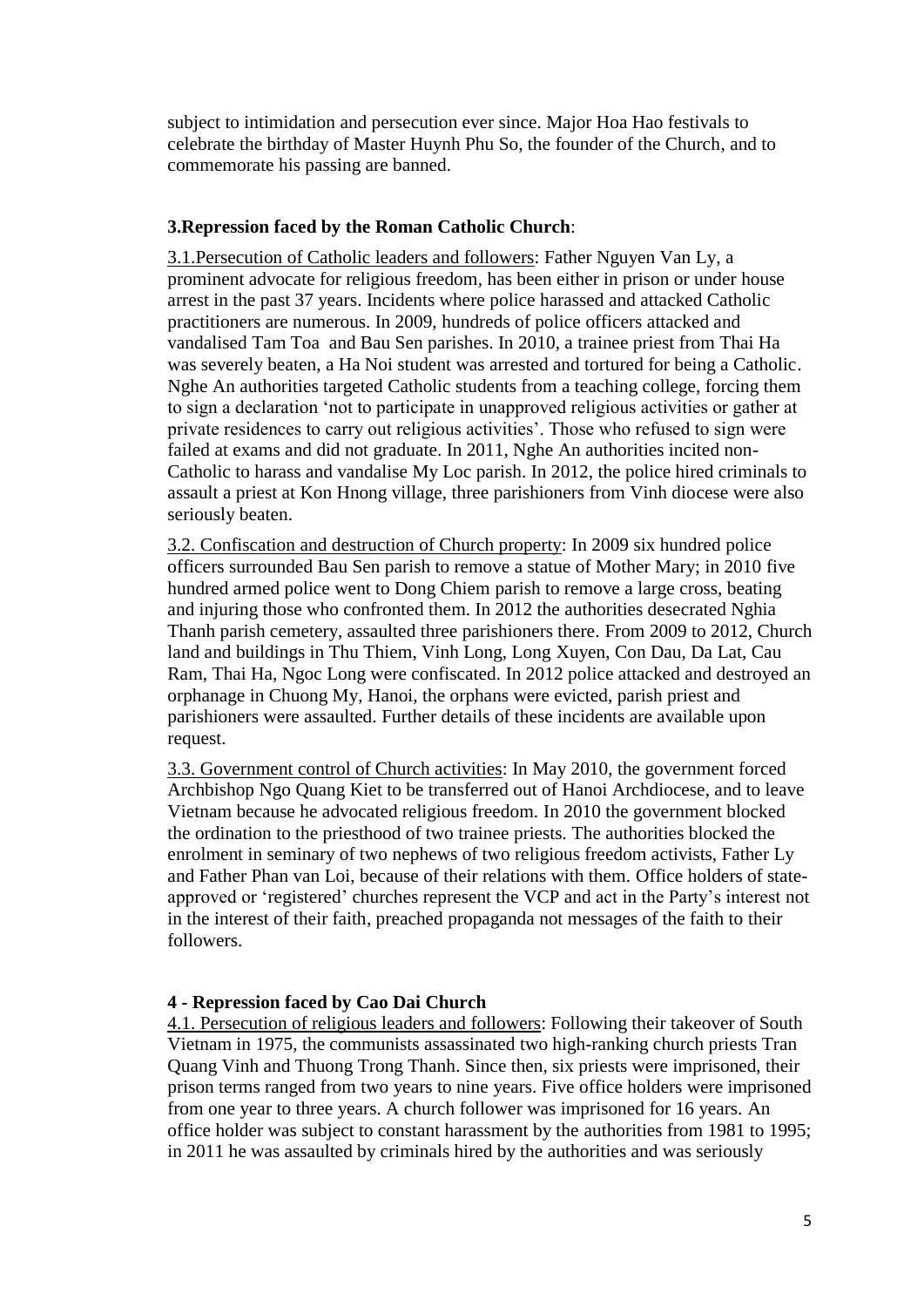injured. The names of these individuals are available but withheld for the purpose of this report.

Church followers at independent temples in An Ninh Tay (Long An province), Long Binh (Tien Giang province), Phu My (Binh Dinh province), Vung La (Phu Yen province) and many others, including worshippers in private homes have been subject to constant harassment and intimidation.

4.2.Confiscation and destruction of Church property: The government confiscated over 20 building and premises part of the grand structure of Tay Ninh Holy See and over 20 local temples. Some temples were turned into government offices, some left abandoned.

4.4. Government control of Church activities: Since 1978, the organisation structure of Cao Dai Church, from executive level to the local level, was dismantled in its entirety. As with Hoa Hao Central Buddhist Church, a governing body appointed by the VCP took over the control of the Church.

# **5 – Repression faced by Unified Buddhist Church of Vietnam**

5.1. Persecution of religious leaders and followers: The 84-year-old Thich Quang Do, Patriarch of the Unified Buddhist Church of Vietnam, still remains in detention for nearly three decades. Ven. Thich Khong Tanh was imprisoned for a total of 15 years with 5 years's 'pagoda arrrest' for conducting charity work such as helping flood victims and sick children. He is still under surveillance and restrictions.

For the record, the Most Ven. Thich Huyen Quang was either in prison or under house arrest for nearly 30 years until his death in 2008. In 1978 The Most Ven Thich Thien Minh was tortured and died in jail; 14 monks and nuns from Duoc Su Temple (Can Tho) self-immolated in protest, scores of other monks were imprisoned.

5.2.Confiscation of Church property: The large majority of church properties including temples, pagodas and premises had been confiscated by the communist authorities.

5.3. Government control of Church activities: The remaining temples of UBC such as Kim Quang in Hue, Giac Minh in Da Nang, Giac Hoa, Lien Tri in Saigon and Thanh Minh monastery have been under constant surveillance. Religious leaders who stay there and temple visitors face constant intimidation and harassment to the point that people don't dare to go to these places of worship out of fear. At times, Lien Tri was surrounded by up to 15 to 20 police officers.

# **6 – Repression faced by Protestant Church**

6.1. Persecution of religious leaders and followers: In April 2011, Mennonite Pastor Nguyen Cong Chinh was sentenced to 11 years' jail with 3 years house arrest, his family has been constantly harassed and terrorised by the authorities.

Hmong Protestants in North Vietnam were refused ration cards, which deprived them of government benefits. Hundreds of Montagnard Protestants arrested after 2001 and 2004 demonstrations for religious freedom and land rights remain in detention (USCIRF 2013 report).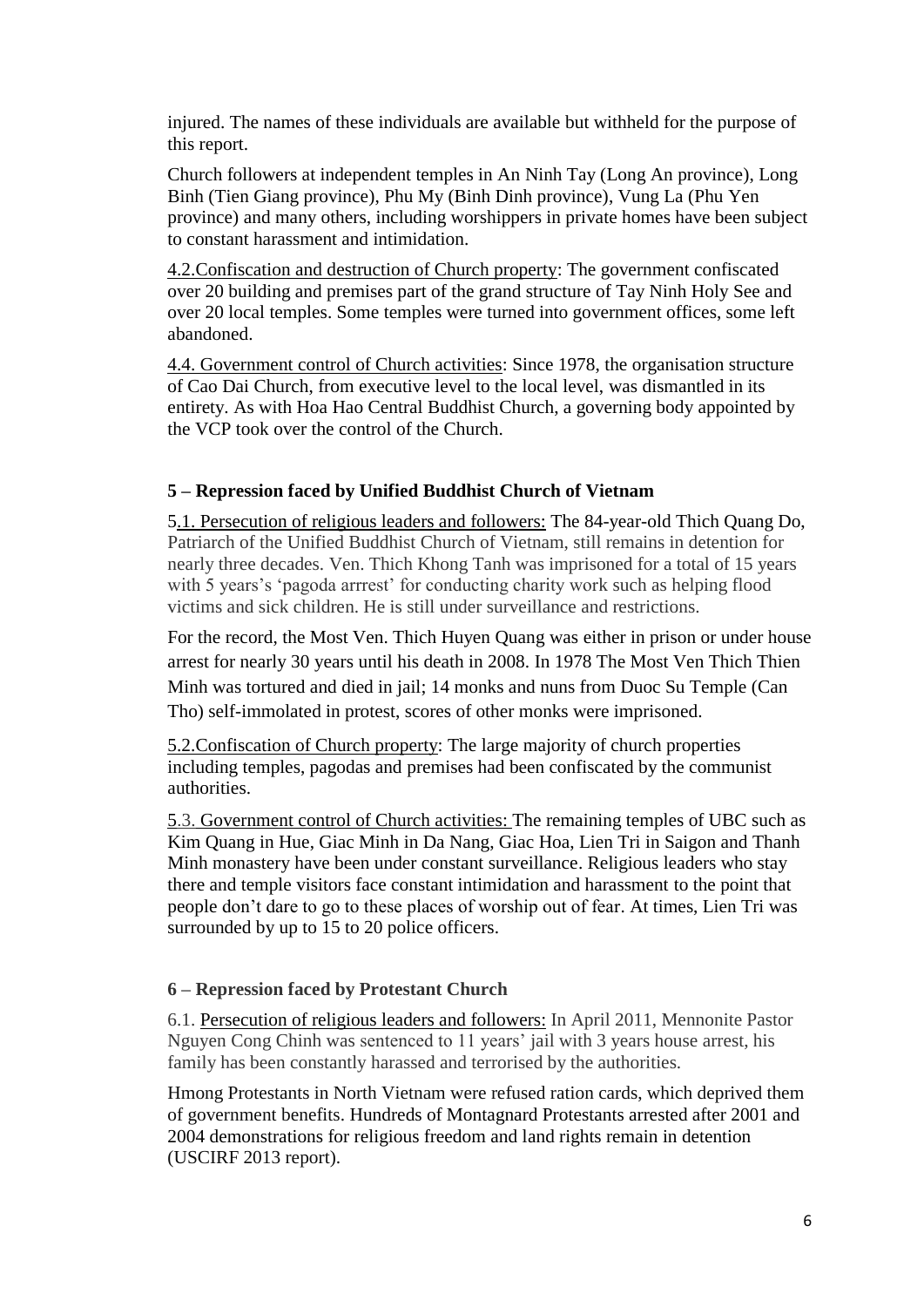Protestant lawyer Nguyen Van Dai was imprisoned for 4 years, he was released in 2011. He opines that the goal of ND 92 is to 'completely abolish the organizational structure and religious operations of the Protestant denominations that were formed some 20 years ago'.

6.2. Government control of Church activities: Hundreds of Protestant churches applied for registration, however their applications were ignored or declined (USCIRF 2013 report). It is clear the government is fearful of the proliferation of the Protestant church in Vietnam.

### **7 - Repression faced by Degar Christians, Falun Gong practitioners and Khmer Krom Buddhists**

7.1. Persecution of religious followers: In August 2012, Degar Christians in Bon Kon H'Drom village were assaulted by police, over 30 people were severely injured. In the same month, police attacked Degar Christians in Bon Kon P'Deh village, 9 people from a prayer group were assaulted.

Two Falun Gong practitioners are serving two year sentences for "illegally using information in computer networks" (2013 USCIRF report).

In June 2013, Khmer-Krom monk Ven. Danh Tol testified before the US subcommittee on religious repression that the government of Vietnam continues to violate religious freedom and make every action to control and put the Khmer-Krom Theravada Buddhism under state control.

7.2.Confiscation and destruction of Church property: In August 2012, police forced Bahnar Christians in Dak Pnan village to remove religious relics and replace the picture of Jesus with Ho Chi Minh's photo.

**8 - Latest incidents**: On 23 May 2013, eight of fourteen young Catholics and Protestants were brought before a court of appeal, the combined sentence for 14 of them was 80 years of imprisonment. Both Reporters Without Border and Human Rights Watch denounced the persecution of these people who only exercised their freedom of expression.

Also on 23 May 2013, RFA reported that 13 Hoa Hao Buddhists were harassed and threatened with electric rods by the police after attending a praying session; a Khmer Krom (KK) temple was surrounded by over 100 police officers, hundreds of KK Buddhists threatened, 2 arrested and 3 KK monks forced to renounce their monkhood.

In May 2013, representatives of VIC arranged to meet at Saigon's Redemptorist Church to discuss ways to improve religious rights and human rights in Vietnam. On 28 May, Tra Vinh province police arrested Protestant Pastor Nguyen Hoang Hoa to prevent him from going to Saigon to attend the meeting. On 29 May police surrounded Lien Tri temple to prevent Buddhist monk Most Ven. Thich Khong Tanh from leaving to attend the meeting. A large number of police surrounded the church where representatives of the Catholic Church, Cao Dai Church and Hoa Hao Buddhist Church were attending the meeting.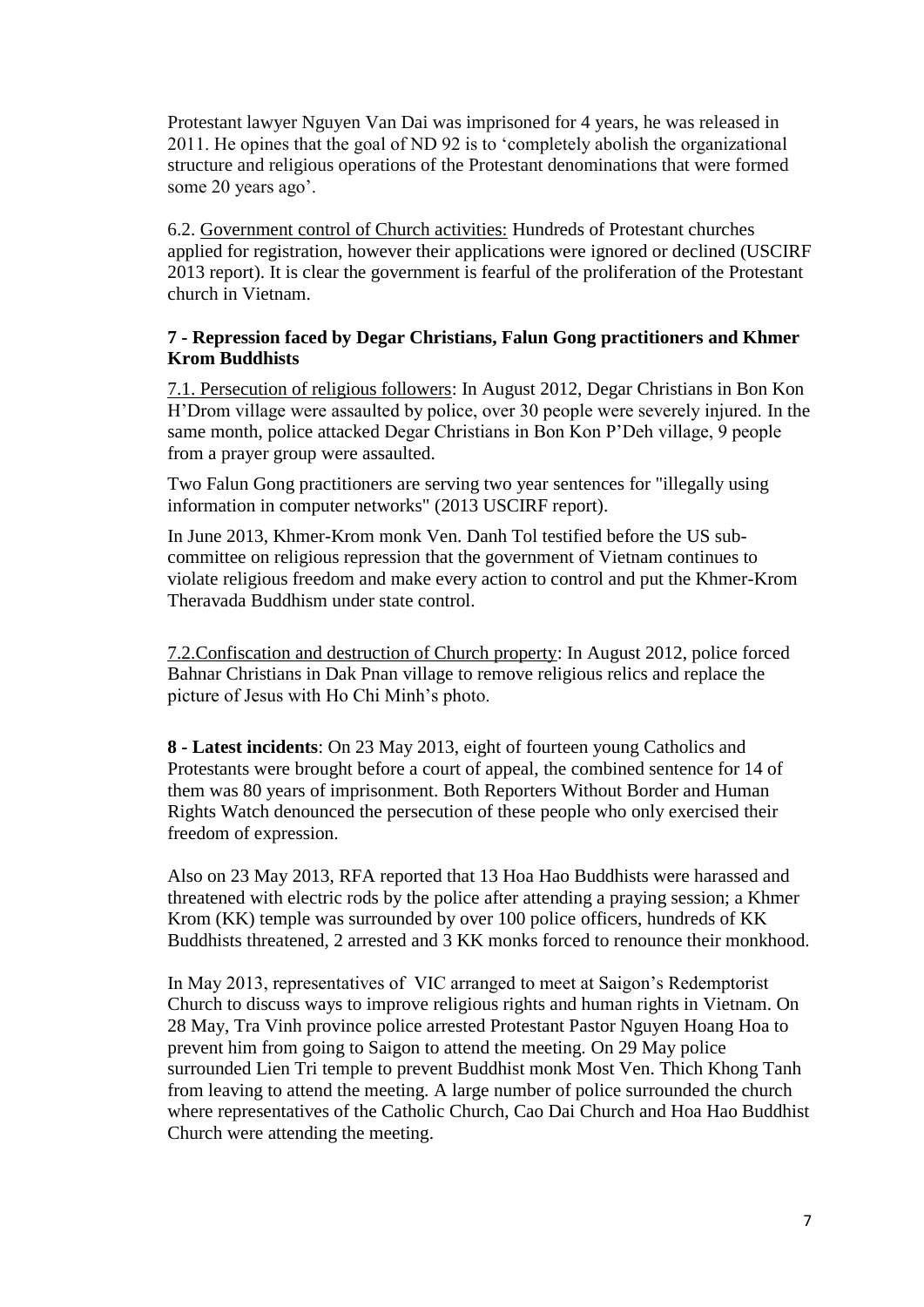On 30 May 2013, the Vietnamese authorities blocked at the last minute a pre-arranged meeting between a nine-member delegate from UK Parliament and Embassy with The Most Ven. Thich Quang Do at Thanh Minh Monastery. The same tactic happened in September 2012, when US Ambassador to Vietnam David Shear took a pre-arranged trip to Vinh province to meet with Bishop Nguyen Thai Hop. On his arrival, the authorities informed him that the meeting would not go ahead.

#### **9. Recommendations:**

9.1. VIC supports USCIRF's call for Vietnam to be re-designated as a 'country of particular concern' (CPC).

9.2. Vietnam to submit a regular public report to the UN Human Rights Council (HRC) detailing any improvement in religious freedom based on UN approved benchmarks and recommendations from the previous UPR.

9.3. Vietnam to ensure access to all detainees and to release all individuals who have been jailed or detained for exercising or advocating freedom of religion and freedom of expression.

9.4. Vietnam's application for a seat at the Human Rights Council not to be considered unless article 18 of ICCPR is implemented.

9.5. Vietnam to issue a standing invitation to international human rights organizations and UN Special Rapporteurs on freedom of religion and belief.

9.6. Vietnam to establish a permanent and independent human right monitoring body.

9.7. Vietnam to respect religious organisations as legal civil institutions with all the rights pertaining to civil institutions and organisations.

9.8. Vietnam to respect the right of religious organisations to decide on internal matters including the right to select trainee and train priests and monks, appoint office holders, the right to private property, the right to preach, to provide education, carry out charity work, the right to liaise with fellow religious institutions overseas etc… In short, ND 92 that gives the government the right to control religious organisations should be repealed.

9.9. The Vietnamese communist government to return all the land and properties that they have misappropriated from religious organisations since 1954 when they took control of the North and since 1975 when they took control of the South.

9.10. Testaments provided and reports from international human rights organisations prove that the Vietnamese Communist government applies a dual policy of heavy interference and terrorisation against religious practitioners. This policy must stop.